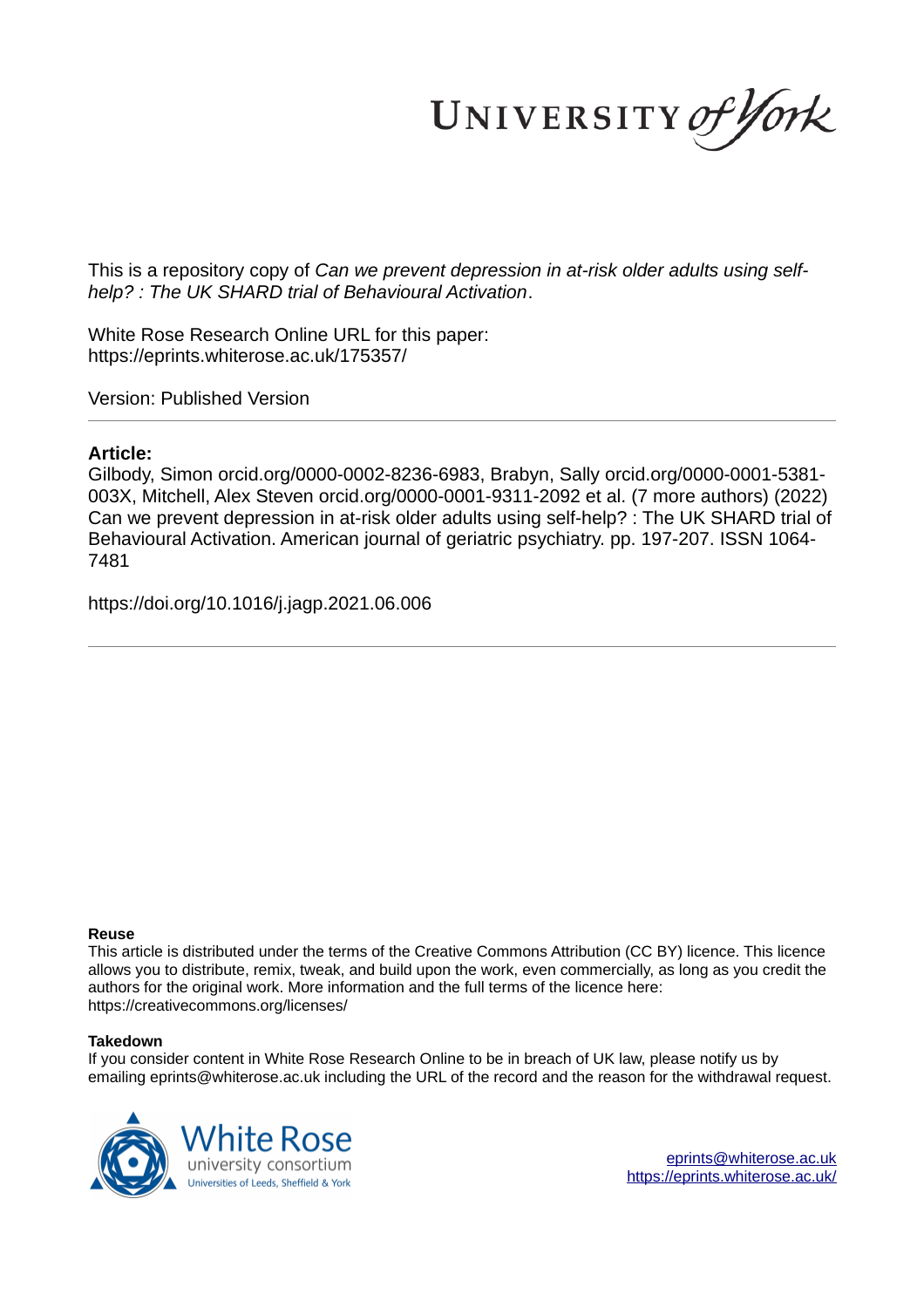

Available online at www.sciencedirect.com

**ScienceDirect** 

journal homepage: www.ajgponline.org

Regular Research Article

# Can We Prevent Depression in At-Risk Older Adults Using Self-Help? The UK SHARD Trial of Behavioral Activation

Simon Gilbody, D.Phil, Sally Brabyn, M.Sc, Alex Mitchell, M.Sc, David Ekers, Ph.D, Dean McMillan, Ph.D, Della Bailey, M.Sc, Deborah Hems, M.Sc, Carolyn A. Chew Graham, M.D., Ada Keding, M.Sc, Kate Bosanquet, Ph.D, on behalf of the SHARD collaborative

#### ARTICLE INFO

*Article history:* Received April, 27 2021 Revised June, 12 2021 Accepted June, 14 2021

*Key Words:* Depression older adults prevention behavioral activation **RCT** 

#### ABSTRACT

Background: *Treatment of established depression is the dominant approach to care of older adults, but prevention holds much promise. Self-help interventions are a feasible preventive approach, since they are scalable and low cost. There are few trials in this area. Behavioral Activation (BA) is a credible candidate psychological approach, which has been shown to work in therapist led care but not been trialled in a self-help form.* Aim: *To test the effectiveness of an unguided self-help intervention based on BA for older adults.* Methods: *We compared a self-help intervention based on BA for older people (n = 172) to usual care (n = 160) in a pragmatic randomized controlled trial. Outcomes were depression status and severity (PHQ9) and health related quality of life (SF12). The primary timepoint of the primary outcome was depression at 4 months, with longer term follow up at 12 months to test sustained impact of the primary outcome.* Results: *At 4 months adjusted PHQ-9 scores for BA self-help were 0.79 lower (95% CI: -1.70 to 0.13; p = 0.09) and the proportion of participants with case-level depression was significantly reduced (BA 31/137 (22.6%) versus usual care 41/141 (29.1%); Odds Ratio 0.48; 95% CI: 0.26*−*0.92; p = 0.03). There was no PHQ-9 difference at 12 months or for health related quality of life at any point (4 or 12 months).* Discussion: *Self-help using BA for older people at risk of depression is a feasible and scalable intervention with potential short-term benefits in preventing depression.* (Am J Geriatr Psychiatry 2022; 30:197−207)

From the Department of Health Sciences (SG, SB, AM, DE, DM, DB, DH, AK, KB), University of York, UK; Hull York Medical School (SG, DM), UK; York Trials Unit (AM, AD), University of York, UK; Tees Esk and Wear Valleys NHS Foundation Trust (DE), North Yorkshire, UK; and the School of Medicine (CAG), Keele University, UK. Correspondence and reprint requests to Professor Simon Gilbody D.Phil, Department of Health Sciences, University of York, Heslington YO10 5DD, UK. e-mail: simon.gilbody@york.ac.uk

© 2021 The Authors. Published by Elsevier Inc. on behalf of American Association for Geriatric Psychiatry. This is an open access article under the CC BY license (http://creativecommons.org/licenses/by/4.0/)

https://doi.org/10.1016/j.jagp.2021.06.006

**GERIATRIC**<br>PSYCHIAT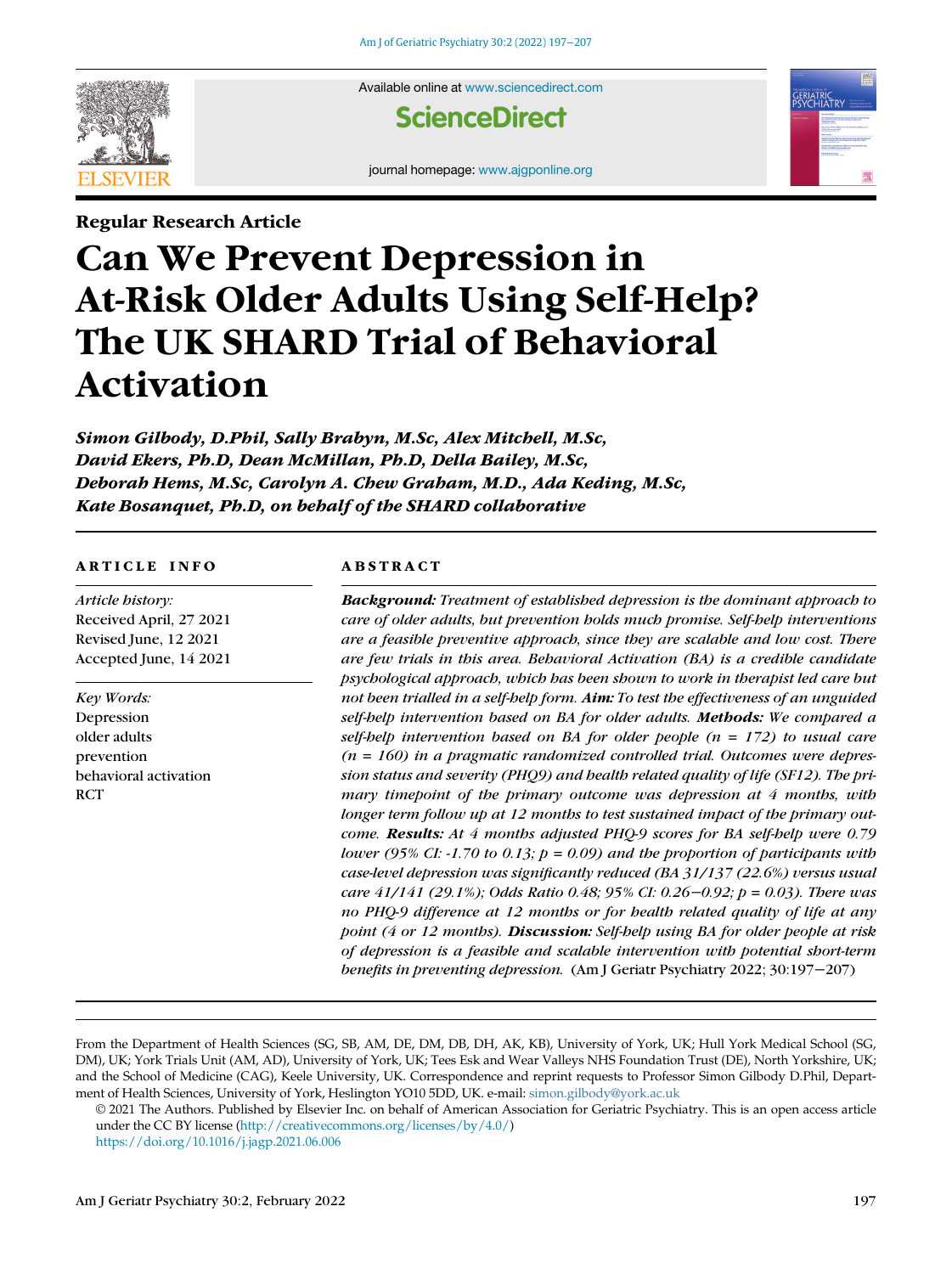## **Highlights**

- What is the primary question addressed by this study?—can we treat lower severity depressive symptoms and prevent the onset of depression in at risk older adults using a low-technology self-help approach based on behavioural activation.
- What is the main finding of this study?—Older people readily engaged with self-help (using bibliotherapy) based on behavioural activation principles. There was evidence of benefit in reducing the severity and incidence of depression in the short term, but this was not sustained at 12 months.
- What is the meaning of the finding?—Low intensity self-help interventions are a feasible intervention to potentially mitigate short term risk of depression in older adults. Low intensity self-help interventions can increase access to care and expansion of provision of evidence-supported models of psychological therapy.

## INTRODUCTION

**D** epression is the leading cause of mental health-<br>related disease burden globally, affecting an<br>estimated 300 million people worldwide.<sup>1</sup> By the age epression is the leading cause of mental healthrelated disease burden globally, affecting an of 65, one in seven older people meet formal diagnostic criteria for depression ("case-level depression"). Amongst older people, depressive syndromes often affect people with long-term physical conditions.<sup>2</sup> Depression worsens the outcomes of many disorders and increases disability, hospitalization and risk of death. The impairments in quality of life associated with depression are comparable to those of major physical illness.<sup>3</sup>

Less attention has been paid to those with mild depressive disorders/sub-threshold depression syndromes, or those who give positive responses to screening questions, but do not have sufficient levels of depressive symptoms to meet diagnostic criteria.<sup>4</sup> Those with less severe depression and symptoms that do not meet formal diagnostic criteria (sometimes called "sub-clinical", "sub-threshold" or "sub-syndromal" depression) also suffer impairments in their quality of life and level of functioning, and hold a negative view toward aging.<sup>3</sup> Sub-threshold depression is also a clear risk factor for progression to and the development of more severe depressive illness.<sup>5,6</sup> It is this population of older people with lower severity depressive symptoms who are at risk of severe depression that is the focus of the current research. Strategies to prevent the onset of disorders in this group are sometimes called "indicated prevention." 7

Behavioral activation (BA) has been shown to be effective in the treatment of depression<sup>8−10</sup> and recent meta-analyses show that it can be readily applied in older adults.11,12 Our recent experience in the UK CASPER trials of collaborative primary care $^{13}$  shows that BA is especially adaptable for use amongst older people and can readily incorporate the problems that cause or perpetuate depression in this population. $14$ For example, BA can be usefully adapted to manage the loss of function and lack of positive reinforcement which follows on from problems of poor mobility, long term health problems or change in role following retirement or bereavement.<sup>15</sup>

One way in which access to psychological therapies such as BA can be enhanced is via its provision as a low-intensity scalable self-help intervention.<sup>16,17</sup> Guidance for depression defines self-help interventions to treat depression as those which make use of a range of books or other self-help materials derived from an evidence-based intervention and designed specifically for that purpose.<sup>18</sup> There is evidence from trials to show that self-help interventions in general can effectively treat symptoms of depression, $19,20$  and that the effectiveness of low-intensity interventions for depression can be enhanced by the offer of support.<sup>19</sup> However, to our knowledge there are no large scale trials of BA self-help conducted among older adults. The purpose of this study was to address this evidential gap for older people with low severity depression who are at risk of developing more severe forms of depressive disorder.

## METHODS

#### Study Design and Participants

The Self Help for those At Risk of Depression (SHARD) trial was designed to examine the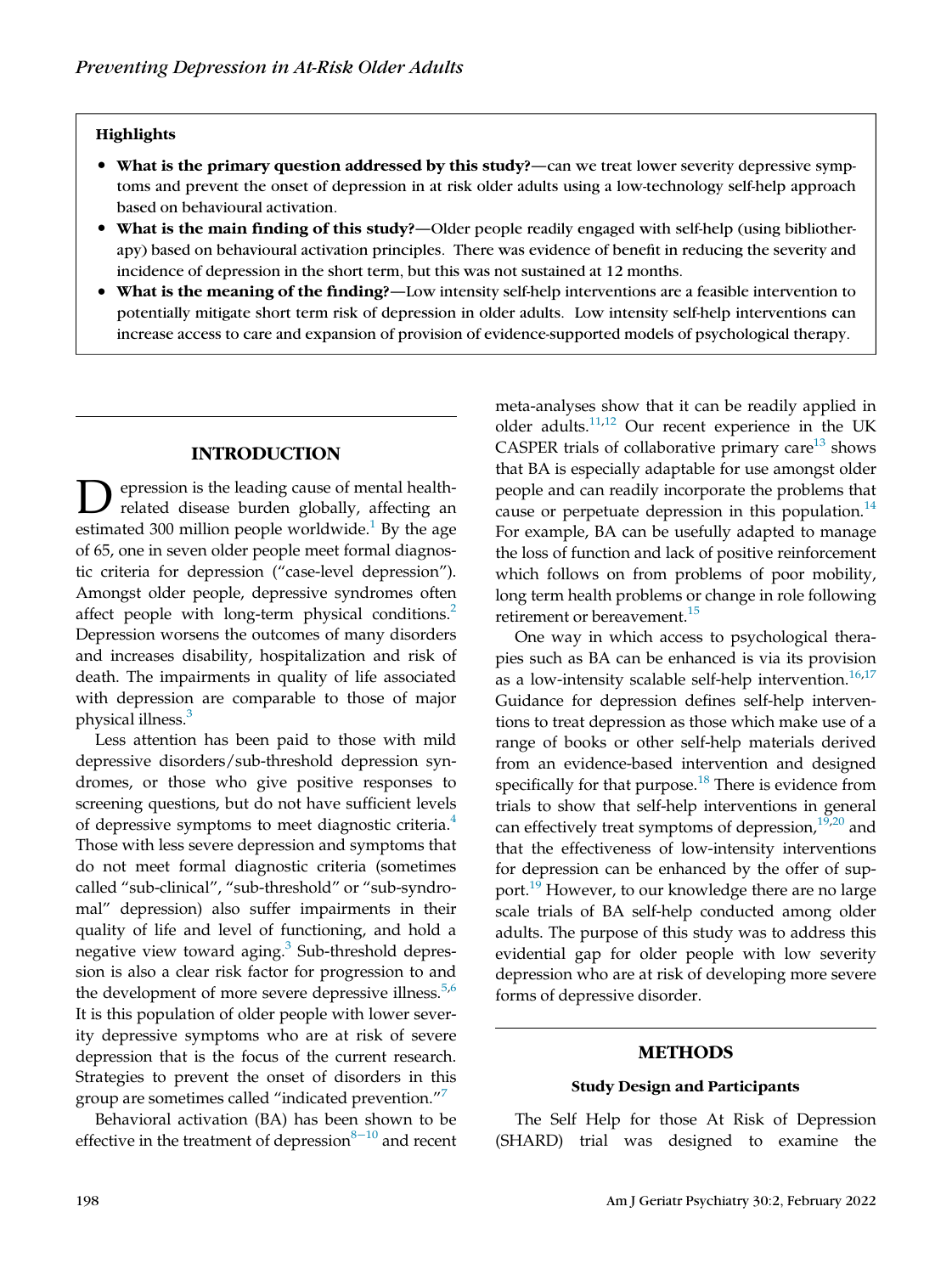Box 1 Whooley brief case-finding questions for depression

1. "Over the past month have you often been bothered by feeling down, depressed or hopeless?"

2. "Over the past month, have you often been bothered by having little interest or pleasure in doing things?" A positive answer to one or both of these questions raises the possibility of depression and necessitates a full assessment for the presence or absence of clinically significant depressive syndrome.

effectiveness of self-help using BA to prevent or mitigate depression in older people in primary care who have symptoms, but do not meet the diagnostic threshold for clinical depression. The SHARD trial was registered at ISRCTN95270332.

SHARD participants were identified by a screening strategy established in primary care to form a comprehensive cohort of older people with all severities of depression. The cohort has been described elsewhere $13$  and has also been used to populate two large scale trials of older people with case level depres $sion<sup>21</sup>$  and subthreshold depression<sup>14</sup> (the UK CAS-PER trials). People entered the cohort if they were older people (aged 65 and above) who screen-positive for depression on a brief depression questionnaire (sometimes referred to as the "Whooley" questions after their initial validation study),<sup>22</sup> but who on further assessment do not fulfil full criteria for DSM-IV Major Depressive Disorder, and therefore have "subthreshold depression."<sup>23</sup> The Whooley questions are detailed in Box 1.

All participants were identified by general practices: people fulfilling inclusion criteria and potentially eligible for the SHARD trial were sent an invitation pack (letter of invitation, Participant Information Sheet, consent form, decline form, background information form). Patients wishing to join the study were asked to return completed consent and background information forms by post to the study center. All consenting participants were then asked to complete a baseline questionnaire. Those who answered "yes" to at least one Whooley question then received a diagnostic telephone interview. We established the presence of subthreshold depression using a criterionbased assessment of depression according to the American Psychiatric Association DSM-IV (established by the validated interviewer-administered diagnostic schedule MINI). $^{24}$  Those with case-level DSM-IV Major Depressive Disorder were offered the opportunity to partake in a further trial of face to face BA as part of a multi-component intervention reported elsewhere.<sup>21</sup>

This was a primary care pragmatic trial, and we only excluded participants if they were judged by their general practitioner to be (1) currently experiencing psychotic symptoms, (2) to have alcohol dependency (as recorded on GP records), (3) to have significant cognitive impairment or be unable to give informed consent (4) to have experienced recent bereavement (as recorded on GP records), (5) to have a terminal illness, including a terminal malignancy. Participants who were prescribed psychotropic medication were not excluded.

Intervention arm: Participants were sent a specially-designed BA self-help booklet produced for the purposes of the SHARD trial. This booklet was entitled "Helping you to maintain a positive mood in older age: a self-help workbook" and comprised 20 printed pages. The workbook was based on clear principles of BA for depression. $25$  The core purpose of the workbook was to introduce simple behavioral strategies for improving mood. $15$  The rationale for the workbook was to enable patients to regain functionality; lost or reduced as part of low mood. By using principles of BA, participants were encouraged to (1) reestablish their daily routine, (2) increase meaningful or important activities, and (3) reduce avoidance behaviors.

The SHARD self-help booklet was tested for readability and designed after consultation with older people with depression and their carers. After consenting to partake in a self-help trial, participants to this arm of the trial were sent a copy of the self-help booklet with an explanatory cover letter. Participants also received a series of three telephone calls designed to check that the materials had arrived and to offer practical advice and encouragement to use the materials (but with no advice on BA techniques or modalityspecific psychotherapeutic instructions). Calls were offered following a 1 day training programme, and support was from graduates with no requirement for prior clinical experience. Calls lasting 5-10 minutes were offered at 1 week, 3 weeks and 6 weeks following the delivery of the self-help booklet. Support workers were offered supervision to ensure the quality of support and adherence to the manual. In addition, all participants received the usual care of their general practitioner and access to UK National Health Service (NHS) primary care services.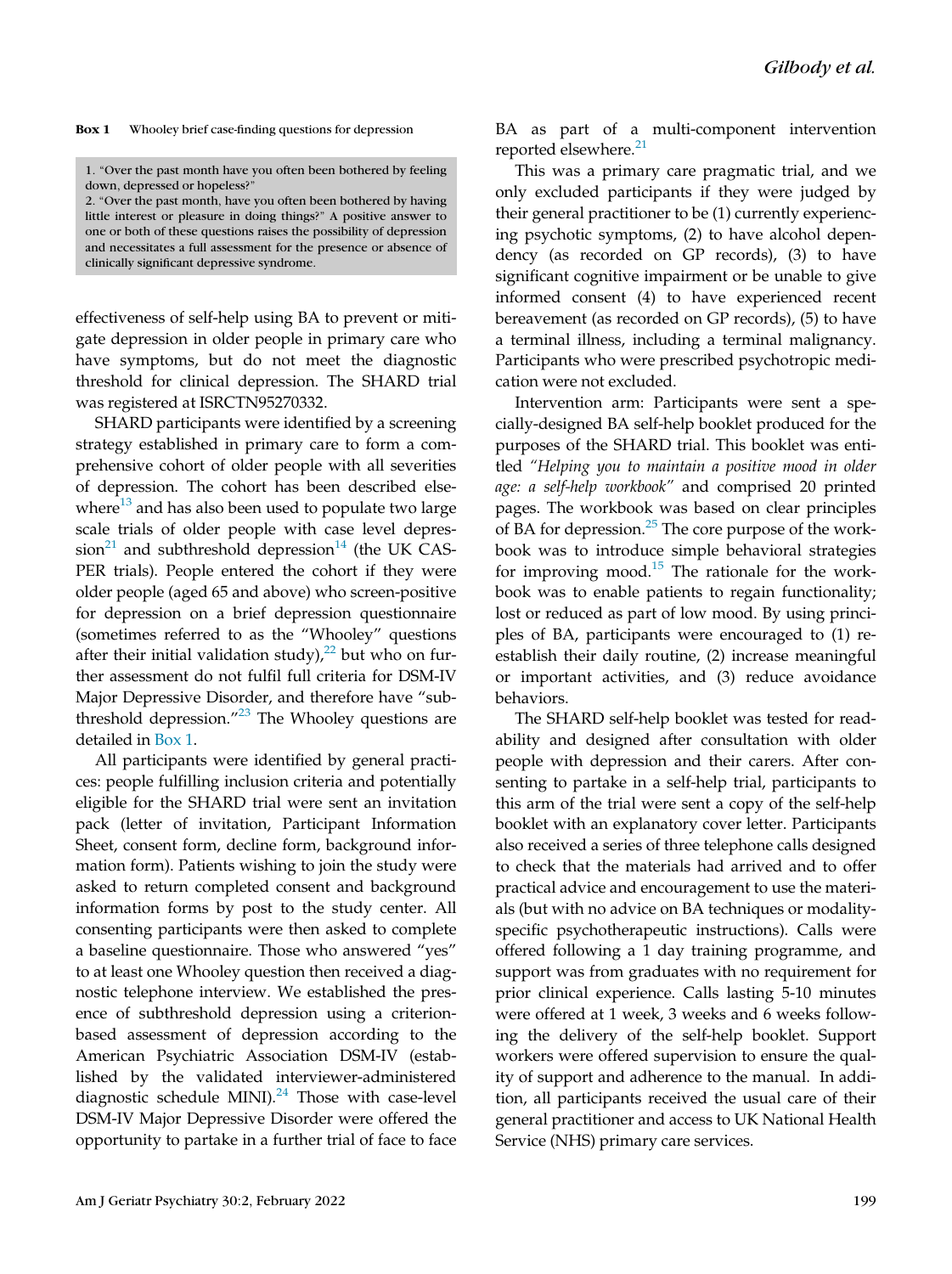Comparator arm: All participants in the control group were offered usual care from their general practitioner and access to NHS primary care services.

## Randomization and Masking

Simple randomization was performed using a computer-generated random number sequence. At the end of the baseline appointment study researchers telephoned a secure randomization line at the York Trials Unit and were given participant allocation, thereby maintaining concealment of allocation until after random allocation. Participants were informed immediately. After assignment, all outcomes were collected by self-report and all researchers who contacted participants were blind to treatment allocation.

#### Outcome Measures

Primary outcome measure: the pre-specified primary outcome was depression severity and symptomatology as measured on a validated self-report measure (the Patient Health Questionnaire-9  $[PHQ9]$ <sup>26</sup> and the primary timepoint was 4 months. We analysed the primary outcome of depression as a continuous measure (PHQ-9 score) and in terms of caseness, with caseness defined as a score of  $\geq$ 10 on the PHQ-9. $27$  We also measured any sustained benefit for the primary outcome at 12 months (as a continuous and dichotomous measure).

Secondary outcome measures: Health-related quality of life (measured by the SF-12 mental component scale and physical component scale), $^{28}$  at 4 and 12 months. We also measured health-state utility (Euro-Qol - EQ5D) as part of cost per QALY health economic analysis and this is not reported here.

Sample size calculation: We aimed to recruit 156 participants per arm. Assuming 15% attrition, the trial had 90% power to detect at the 5% significance level a difference of 0.4 standard deviations (approximately 2 PHQ-9 score points) in the PHQ-9 score between the two arms. We powered our trial on the basis of the results of a meta-analyses of the effectiveness of self-help interventions for depression where the mean pooled effect size was 0.43 (95% CI 0.30−0.57).<sup>19</sup>

#### Statistical Analysis

The PHQ-9 score at 4 months was analyzed under the intention-to-treat principle using a linear regression model adjusting for treatment allocation, gender, age at randomization, baseline PHQ-9 score and the physical and mental components of the SF-12 at baseline. Covariates were pre-specified. Participants were analysed as part of the group to which they had been randomised (intention-to-treat) and were included in the model if they had valid primary outcome data at 4 months, and had valid data on gender, age at randomisation, baseline PHQ-9 score and the physical and mental components of the SF-12 at baseline. The PHQ-9 score at 12 months, and the SF-12 physical component scale and mental component scale at 4 months and 12 months, were analyzed in the same manner. The number of participants with a PHQ-9 score  $\geq 10$  (both at 4 months and 12 months) was analyzed using a logistic regression model, adjusting for the same covariates as the primary outcome model, and in addition adjusted for whether the PHQ-9 at baseline was more than or equal to 10. Participants with missing outcome and/or covariate data were excluded from the analyses. Estimates of effect were presented alongside corresponding 95% confidence intervals (CI), test statistics (F-statistic and number of degrees of freedom for linear regression; chi-squared statistic and number of degrees of freedom for logistic regression; t-score and number of degrees of freedom for t test) and the p value resulting from the statistical test. Hypothesis testing was two-sided and used a 5% significance level. In addition, Cohen's d was presented for the PHQ-9 score at 4 months. An unadjusted analysis was carried out for the PHQ-9 at 4 months, using a t test. Statistical analyses were performed in Stata version 15.0. In addition, we also carried out a post-hoc sensitivity analysis, to assess the impact of missing data on the analysis of the primary outcome at 4 months. The sensitivity analysis was carried out using multiple imputation by chained equations. The imputation model included the primary and secondary outcomes at each time point, the treatment group, the baseline covariates included in the primary analysis model, and in addition any baseline covariates that were found to be associated with the primary outcome being missing at 4 months. The imputation model was then used to create 100 imputed datasets, on each of which the primary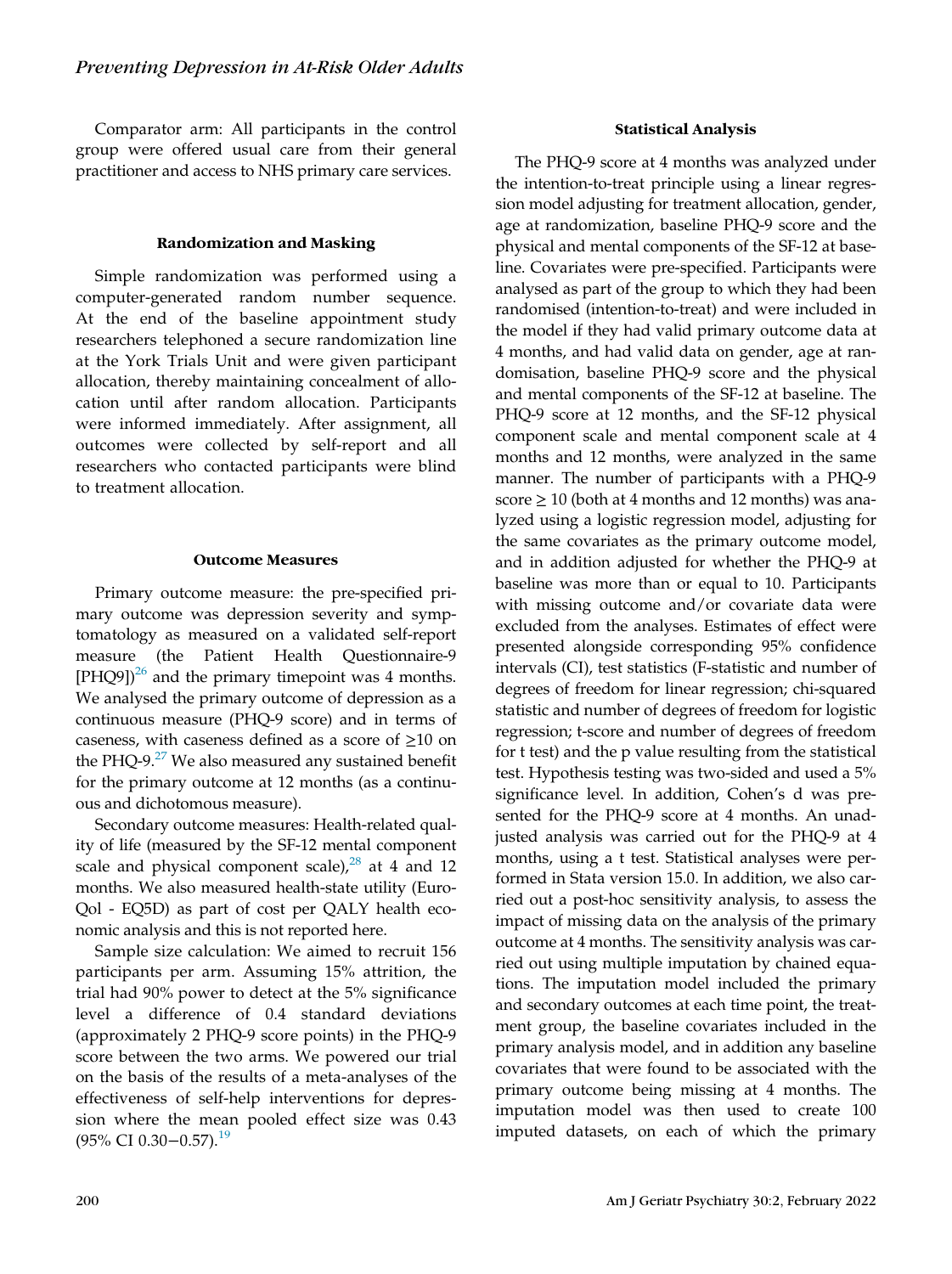analysis model was repeated. The resulting estimates were then combined using Rubin's rules to produce a final estimate of the treatment effect, alongside a 95% confidence interval and p-value.

#### Ethical Approval and Role of the Funding Source

This study was undertaken as a suite of trials for older people with depression commissioned by the UK National Institute for Health Research (NIHR) Health Technology Assessment Programme (project reference HTA 10/57/43). The funder had no role in study design, data collection, analysis or interpretation, or writing of the report. Ethical approval was granted by NRES Committee Yorkshire & The Humber - Leeds, on 23/12/2013 (REC ref: 10/H1306/61). The corresponding author had full access to all the data in the study and had final responsibility for the decision to submit for publication.

## RESULTS

A total of 332 participants were randomized to the two-armed comparison of BA self-help booklet versus usual care,  $n = 172$  and  $n = 160$  respectively. The first permission to contact was received on February 14, 2014, and the first participant was randomized on March 10, 2014. The final participant was randomized on August 11, 2014. The flow of participants through the trial is shown in the CONSORT diagram (Fig. 1).

The treatment groups were well-balanced in terms of age and gender, and we noted high levels of concurrent long-term physical conditions. The commonly reported comorbidities being hypertension and heart disease, osteoarthritis, respiratory, and eye conditions. One fifth of participants (68/332, 20.5%) were prescribed antidepressant medication (BA self-help 37/172, 21.5%; usual care 31/160, 19.4%). There were baseline imbalances in levels of depression despite randomization (mean PHQ scores: BA selfhelp mean score  $8.6$ ,  $SD = 4.6$ ; usual care mean score 7.7,  $SD = 4.2$ ), and these were adjusted for in the between group comparisons as part of the preplanned statistical analysis. Retention rates at 4 months were 145 (84.3%) for BA self-help and 148 (92.5%) for usual care. At 12 months retention rates were 140 (81.4%) for BA self-help and 139 (86.9%) for usual care. Table 1

PHQ-9 score: At the 4 month primary outcome time point the adjusted between-group difference in PHQ-9 scores was 0.79 points (95% CI: -1.70 to 0.13; F  $(1, 271) = 2.85$ ;  $p = 0.09$ ) in favor of BA self-help, with a Cohen's d of -0.17 (95% CI: -0.41 to 0.06; F(1,  $271$ ) = 2.85; p = 0.09). At 12 months there was no longer evidence of a between-group difference in PHQ-9 scores (adjusted mean difference 0.15 ;95%: CI -0.95 to 1.25;  $F(1, 257) = 0.07$ ;  $p = 0.79$ ).

Depression "caseness" using PHQ-9 as a dichotomous outcome: After 4 months 31/137 (22.6%) of the participants in the BA self-help and 41/141 (29.1%) of the usual care group had a PHQ-9 score greater than or equal to 10. The odds of being depressed (defined as PHQ-9  $\geq$ 10) at 4 months were reduced by half in the BA self-help group compared to usual care (adjusted odds ratio [OR] 0.48; 95% CI: 0.26 to 0.92;  $\chi^2(1) = 4.89$ ; p = 0.03). There was no sustained evidence of benefit of BA self-help at 12 months ([adjusted OR 1.56; 95% CI: 0.88 to 2.77;  $\chi^2(1) = 2.27$ ;  $p = 0.13$ ) (Table 2).

Health related quality of life: we found no differences in health related quality of life as measured by the SF12 in either the physical or mental health component scores at 4 or 12 months (Table 2). Post-hoc sensitivity analysis: Using multiple imputation by chained equations, the adjusted mean difference in the PHQ-9 score at 4 months was -0.82 points (95% CI:  $-1.71$  to 0.08;  $p=0.07$ ) and the adjusted odds ratio for depression 'caseness' using the PHQ-9 as a dichotomous outcome at 4 months was 0.53 (95% CI: 0.29 to 0.96; p=0.04).

## DISCUSSION

The main finding of the SHARD trial is that a brief minimally supported form of BA self-help via a workbook (sometimes called bibliotherapy) was potentially effective at our 4 month primary outcome point in preventing case level depression as measured by the PHQ-9. The odds of developing depression in this at risk population were halved at 4 months, and this was statistically significant. The size of effect was in line with previous estimates, but we could not exclude the possibility that the results were by chance since by continuous measure of the PHQ9. The effect had attenuated by 12 months, and we also found no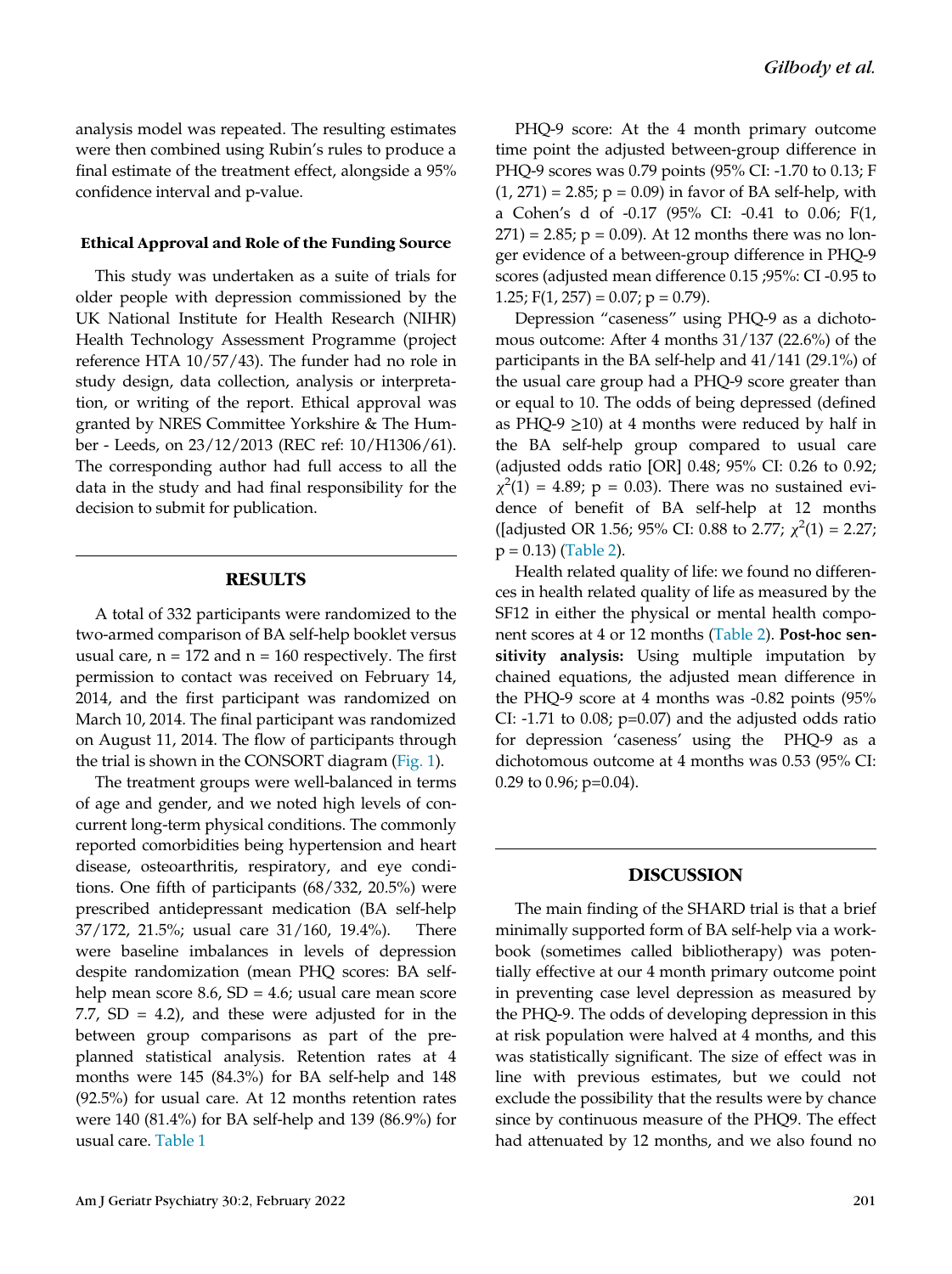FIGURE 1. Consolidated standards of reporting trials (CONSORT) diagram.

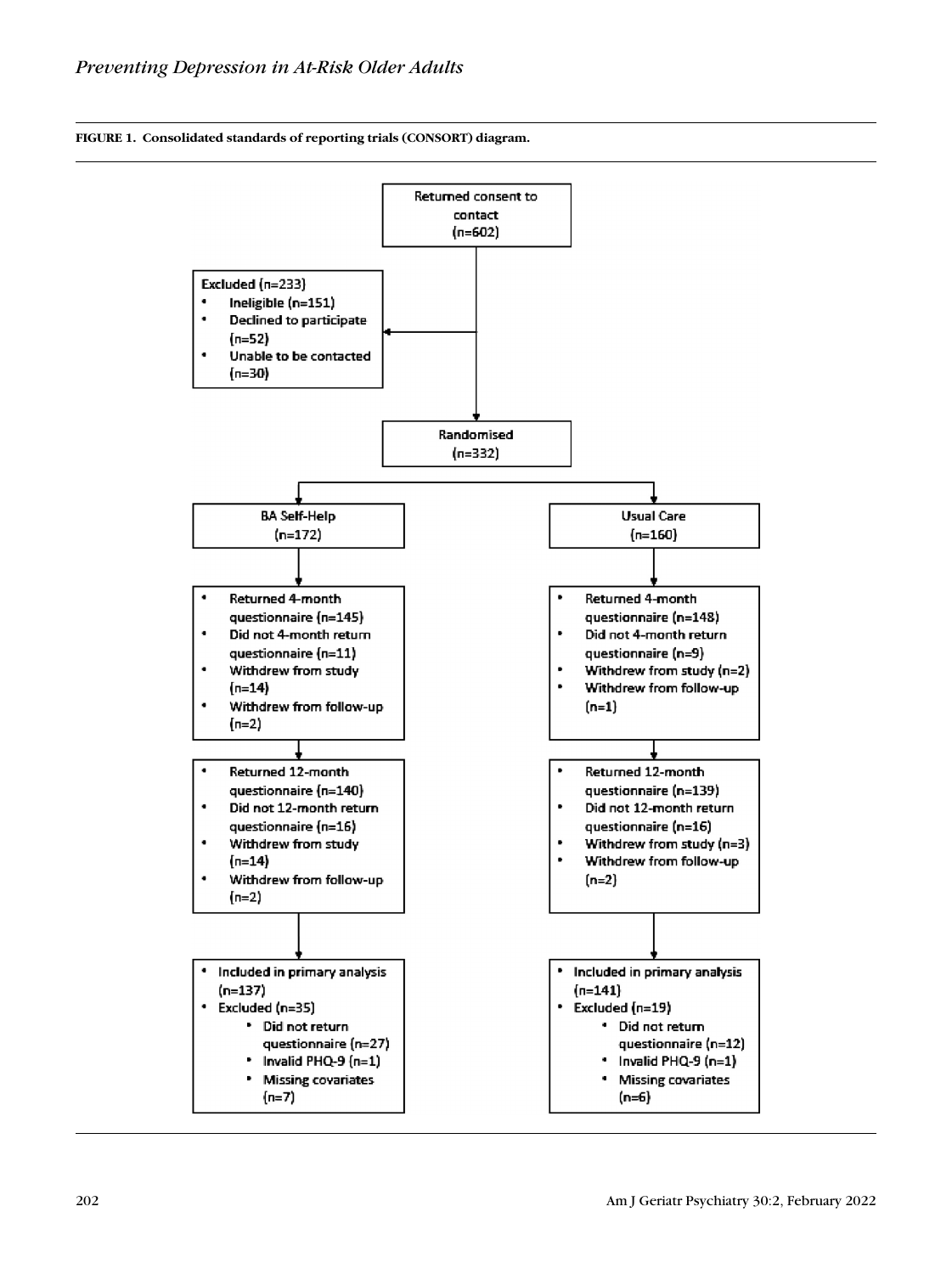#### As Randomized  $(n = 332)$  As analyzed  $(n = 278)$ BA Self-Help  $(n = 172)$ Usual Care  $(n = 160)$ BA Self-Help  $(n = 137)$ Usual Care  $(n = 141)$ Age, years n (%) 170 (98.8) 159 (99.4) 137 (100) 141 (100) Mean (SD)  $74.9 (6.7)$   $73.9 (6.7)$   $74.2 (6.5)$   $73.8 (6.7)$ Median (IQR) 73.8 (69.0, 79.9) 72.3 (68.2, 78.2) 72.6 (68.6, 79.4) 72.0 (68.0, 77.6) Min, Max 65.3, 91.1 65.7, 92.1 65.3, 90.2 65.7, 92.1 Gender, n (%) Male  $70 (40.7)$   $72 (45.0)$   $58 (42.3)$   $66 (46.8)$ Female 199 (57.6) 84 (52.5) 79 (57.7) 75 (53.2) Missing  $3(1.7)$   $4(2.5)$  0 (0) 0 (0) Continued education after school leaving age, n (%) Yes  $93(54.1)$   $87(54.4)$   $76(55.5)$   $81(57.4)$ No  $77(44.8)$   $70(43.8)$   $61(44.5)$   $58(41.1)$ Missing  $2(1.2)$   $3(1.9)$   $0(0)$   $2(1.4)$ Smoker, n (%) Yes  $15(8.7)$   $11(6.9)$   $13(9.5)$   $10(7.1)$ No  $153 (89.0)$   $143 (89.4)$   $122 (89.1)$   $127 (90.1)$ Don't know  $0 (0)$  3 (1.9)  $0 (0)$  2 (1.4) Missing  $4(2.3)$   $3(1.9)$   $2(1.5)$   $2(1.4)$ Ethnicity, n (%)<br>White White 167 (97.1) 157 (98.1) 134 (97.8) 139 (98.6) Other 0 (0)  $1 (0.6)$  0 (0)  $1 (0.7)$ Missing  $5 (2.9)$   $2 (1.3)$   $3 (2.2)$   $1 (0.7)$ Number of health problems, n (%) 0 11 (6.4) 11 (6.9) 9 (6.6) 7 (5.0) 1  $44(25.6)$   $26(16.3)$   $38(27.7)$   $26(18.4)$ 2  $44 (25.6)$   $44 (27.5)$   $35 (25.5)$   $40 (28.4)$  $3+$  71 (41.3) 78 (48.8) 55 (40.1) 68 (48.2) Missing  $2(1.2)$   $1(0.6)$   $0(0)$   $0(0)$ Health problems, n (%) Diabetes 29 (16.9)  $40 (25.0)$   $22 (16.1)$   $34 (24.1)$ Osteoporosis 17 (9.9) 14 (8.8) 13 (9.5) 10 (7.1) High blood  $72 (41.9)$   $84 (52.5)$   $52 (38.0)$   $74 (52.5)$ pressure Rheumatoid 19 (11.0) 26 (16.3) 13 (9.5) 22 (15.6) arthritis Osteoarthritis 61 (29.7) 49 (30.6) 42 (30.7) 42 (29.8) Stroke 9 (5.2) 8 (5.0)  $7(5.1)$  7 (5.0) Cancer 23 (14.4)  $23 (14.4)$   $14 (10.2)$   $22 (15.6)$ Respiratory 62 (34.8)  $36 (20.9)$   $52 (32.5)$   $30 (21.9)$   $49 (34.8)$ conditions Eye condition  $46 (26.7)$   $45 (28.1)$   $39 (28.5)$   $39 (27.7)$ Heart disease  $52(30.2)$   $42(26.3)$   $40(29.2)$   $35(24.8)$ Other  $50 (29.1)$   $43 (26.9)$   $43 (31.4)$   $40 (28.4)$ PHQ-9 Score n (%) 172 (100) 160 (100) 137 (100) 141 (100) Mean (SD)  $8.6(4.6)$   $7.7(4.2)$   $8.5(4.6)$   $7.5(4.2)$ Median (IQR)  $8(5, 11.5)$   $7(4, 10)$   $8(5, 11)$   $7(4, 10)$ Min, Max  $0, 25$   $0, 20$   $0, 25$   $0, 20$   $0, 25$   $0, 20$ Whooley Question 1, n (%) Yes  $147 (85.5)$   $125 (78.1)$   $115 (83.9)$   $110 (78.0)$ No  $25(14.5)$   $35(21.9)$   $22(16.1)$   $31(22.0)$ Whooley Question 2, n (%) Yes  $120 (69.8)$   $102 (63.8)$   $97 (70.8)$   $89 (63.1)$ No  $52(30.2)$   $58(36.2)$   $40(29.2)$   $52(36.9)$ Self-reported use of any antidepressant medication, n (%) Yes  $37 (21.5)$   $31 (19.4)$   $30 (21.9)$   $30 (21.3)$ No  $108 (62.8)$   $100 (62.5)$   $86 (62.8)$   $87 (61.7)$ Don't know  $1 (0.6)$   $4 (2.5)$   $1 (0.7)$   $3 (2.1)$ Missing 26 (15.1) 25 (15.6) 20 (14.6) 21 (14.9)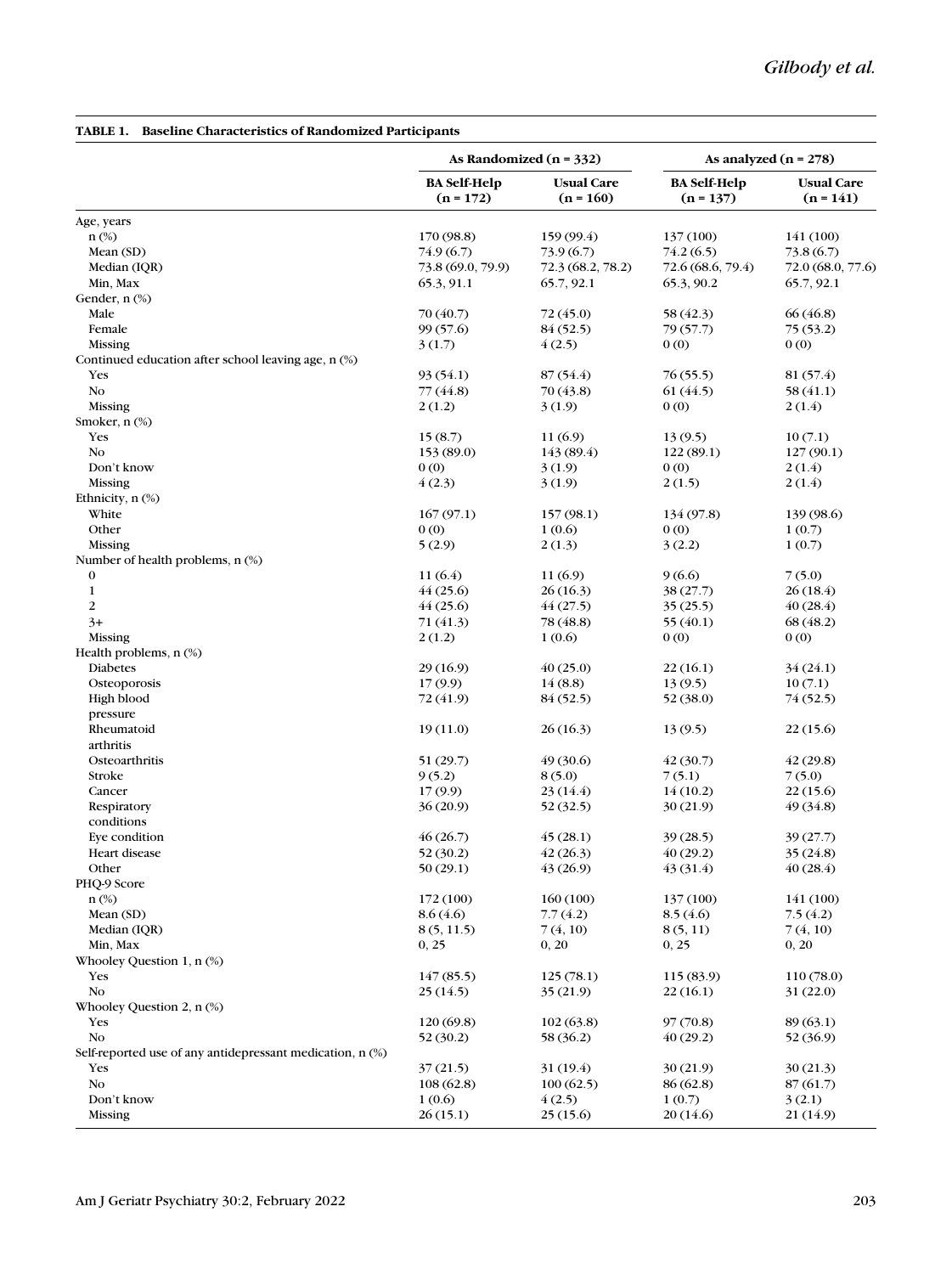|                                   | <b>BA Self-Help</b> |                      | <b>Usual</b> care |                         |                                                                    |         |
|-----------------------------------|---------------------|----------------------|-------------------|-------------------------|--------------------------------------------------------------------|---------|
|                                   | No. in Model        | <b>Mean</b> (95% CI) | No. in Model      | <b>Mean</b> (95% CI)    | <b>Mean Difference</b><br>$(95\% \text{ CI})F(df_1, df_2)/t(df)$   | p value |
| PHQ-9 Score<br>Primary [adjusted] |                     |                      |                   |                         |                                                                    |         |
| Month 4                           | 137                 | 6.81(6.16, 7.46)     | 141               | 7.59(6.95, 8.23)        | $-0.79(-1.70, 0.13)$<br>$F(1, 271) = 2.85$                         | 0.09    |
| Month 12                          | 133                 | 7.18 (6.41, 7.95)    | 131               | 7.03<br>(6.25, 7.80)    | $0.15(-0.95, 1.25)$<br>$F(1, 257) = 0.07$                          | 0.79    |
| Unadjusted                        |                     |                      |                   |                         |                                                                    |         |
| Month 4                           | 144                 | 7.07 (6.41, 7.73)    | 147               | 7.38(6.58, 8.18)        | $-0.31(-1.34, 0.72)$<br>$t(289) = 0.59$                            | 0.55    |
|                                   |                     | n/No. in Model (%)   |                   | $n/No.$ in<br>Model (%) | Odds Ratio<br>$(95\%$ CI)<br>$\chi^2$ (df)                         | p value |
| $PHQ-9 \ge 10$ [adjusted]         |                     |                      |                   |                         |                                                                    |         |
| Month 4                           |                     | 31/137               |                   | 41/141                  | 0.48                                                               | 0.03    |
|                                   |                     | (22.6)               |                   | (29.1)                  | (0.26, 0.92)<br>$\chi^2(1) = 4.89$                                 |         |
| Month 12                          |                     | 41/133               |                   | 28/131                  | 1.56                                                               | 0.13    |
|                                   |                     | (30.8)               |                   | (21.4)                  | (0.88, 2.77)<br>$\chi^2(1) = 2.27$                                 |         |
|                                   | No. in Model        | Mean $(95\%$ CI      | No. in Model      | Mean<br>$(95\%$ CI)     | <b>Mean Difference</b><br>(95% C <sub>D</sub> )<br>$F(df_1, df_2)$ | p value |
| SF-12 PCS [adjusted]              |                     |                      |                   |                         |                                                                    |         |
| Month 4                           | 131                 | 38.77 (37.46, 40.07) | 138               | 38.36 (37.09, 39.64)    | $0.40(-1.43, 2.23)$<br>$F(1, 262) = 0.19$                          | 0.67    |
| Month 12                          | 125                 | 38.42 (37.00, 39.84) | 126               | 36.99 (35.57, 38.41)    | $1.43$ (-0.59, 3.45)<br>$F(1, 244) = 1.95$                         | 0.16    |
| SF-12 MCS [adjusted]              |                     |                      |                   |                         |                                                                    |         |
| Month 4                           | 131                 | 44.59 (43.13, 46.04) | 138               | 44.26 (42.84, 45.68)    | $0.33(-1.71, 2.37)$<br>$F(1, 262) = 0.10$                          | 0.75    |
| Month 12                          | 125                 | 45.16(43.49, 46.84)  | 126               | 46.36 (44.69, 48.02)    | $-1.19(-3.56, 1.18)$<br>$F(1, 244) = 0.98$                         | 0.32    |

evidence of impact on domains of health-related quality of life at any point.

## Strengths of the SHARD Trial

SHARD is one of the largest trials of unguided selfhelp undertaken to date. In addition, to our knowledge, this is the first self-help trial undertaken in a population of older adults using BA (an intervention previously shown to be effective in face to face delivery and in case level depression).<sup>12,29</sup> The SHARD trial adds to emerging evidence of the potential for indicated prevention in depression $30$  and extends this evidence to include older adults. We used a pragmatic design and there were few exclusion criteria. We recruited in primary care and achieved the planned sample size. SHARD participants had high levels of multi-morbidity in line with the prevalence of long-term conditions for older people, the impact of ill health on psychological health. $31$  This is helpful in judging the external validity and applicability of the results to the large population of older people with subthreshold symptoms. In most healthcare settings such patients receive little or no care for psychological symptoms and their heightened risk of developing more severe disorders. We also included a long period of follow up (with high follow up rates) and this is helpful in establishing what the maximal effect for a low intensity interventions are in the short term. The SHARD study demonstrates a modest clinical effect and this was achieved with minimal intervention. The support calls were brief and focused on encouragement to use the booklet, with no requirement for skilled psychotherapeutic support. As such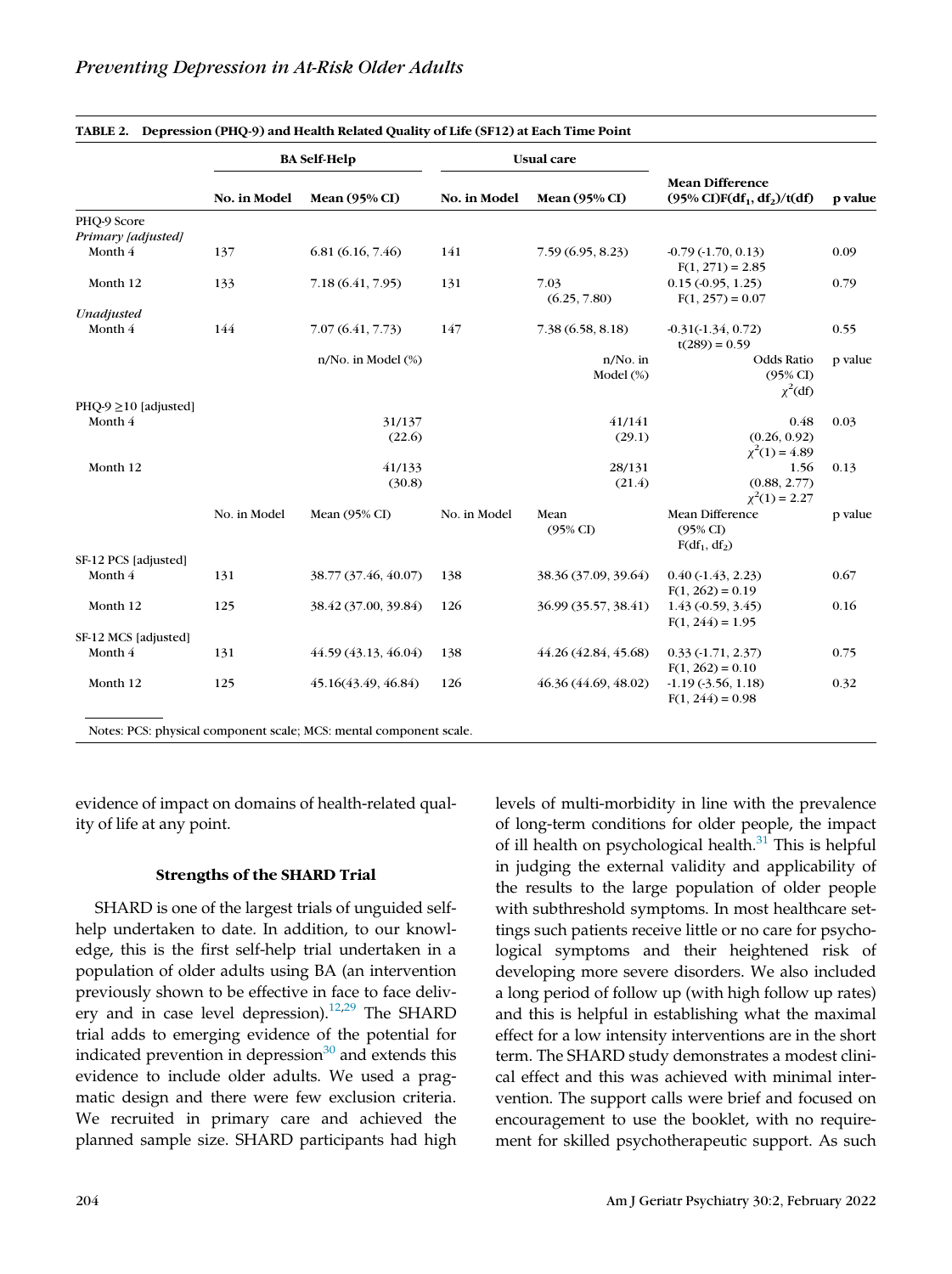the SHARD intervention indicates a possible first step approach for those at risk of major depression and adds to an emerging evidence base for this approach in older adults, including those in lower resource countries, $32$  and underserved populations.  $33$ 

## Limitations of the SHARD Trial

We identify three limitations. First, though we achieved high levels of follow up, there was differential attrition between arms (retention 84.3% for BA self-help and 92.5% for usual care at 4 months). This has the potential to bias the results in either direction, and the results of the trial must be interpreted with some caution. However, the post-hoc sensitivity analysis we carried out gave similar results to the primary analysis. Second, this was a test of the ability of a low-intensity intervention to prevent the occurrence of case level depression at 4 months and the design could have been enhanced with the application of a criterion-referenced diagnostic interview to judge the presence of depression. However we used an instrument with established diagnostic properties as a proxy<sup>27,34</sup> and the PHQ9 has now been adopted as a global standard measure by the NIMH and the Wellcome Trust. $35$  We also minimized observer bias by the use of masking and participant self-report of the primary outcome measure. Third, though this was a large trial compared to the existing trials literature, we were still underpowered to detect a small effect in line with other estimates from self help interventions. Our primary endpoint of a continuous measure of depression severity might therefore have not been able to detect a difference if one existed at 3 months and at 12 months. The interpretation of confidence interval estimates and p values should therefore also consider possible type II errors.

## Implications and Need for Further Research

BA is a form of psychological therapy with an established efficacy in working age $10$  and older adult populations with depression.<sup>12</sup> However, the capacity to extend treatments to people with subthreshold depression is always going to be limited by health services resources. By identifying a minimal intervention that is likely to be effective in mitigating symptoms in the short term, there is scope to integrate such treatments at low cost and with high levels of patient access.<sup>16</sup>

We also note trends in the development and evolution of self-help interventions over recent years. $36$ There is now a movement towards the offer of structured forms of psychological therapy as a form of self-help, delivered via the internet or via digital technology. Previous trials (and meta-analyses of trials) have shown some evidence of effect for guided digital interventions, $37$  whilst pragmatic trials have demonstrated minimal effect and lower levels of uptake.<sup>38</sup> There are concerns that the shift to digital delivery of self-help interventions may inadvertently exclude certain sections of the population and widen inequalities in treatment and access. The "digital divide" is a particular issue for lower-income populations and for older people $39$  and we deliberately chose a low technology form of self-help in the form of bibliotherapy based around BA principles to minimize barriers to access. The provision of self-help materials such as those used in the SHARD trial could form a first treatment offer in a stepped care approach $40$  for older people with low severity depressive symptoms or at risk of depression.

The results of the SHARD trial also raise the possibility of preventing the onset of depression in populations at risk by reason of pre-existing symptoms. This approach aligns with the strategy of "indicated prevention" under the classification of preventative strategies offered by the Institute of Medicine.<sup>7</sup> The results of the SHARD trial should be viewed alongside other positive trials of BA and collaborative care in preventing the onset of depression in older people with subthreshold depression. $14$  There is also accumulating evidence for the role of structured psychological therapies in prevention, $41$  but the SHARD trial is one of only a small number of trials of a self-help intervention in an indicated risk population.<sup>42</sup>

Finally, we note that the support offered alongside BA was minimal and only involved three information-giving phone calls from a person without extensive clinical experience and following only brief training. There is trial-based evidence that the effectiveness of bibliotherapy self-help is enhanced with greater levels of support.<sup>17</sup> This raises the possibility that the effect could have been larger or more durable with a greater level of support or support delivered over a longer period. More research is needed to explore the additional benefits of greater levels of support.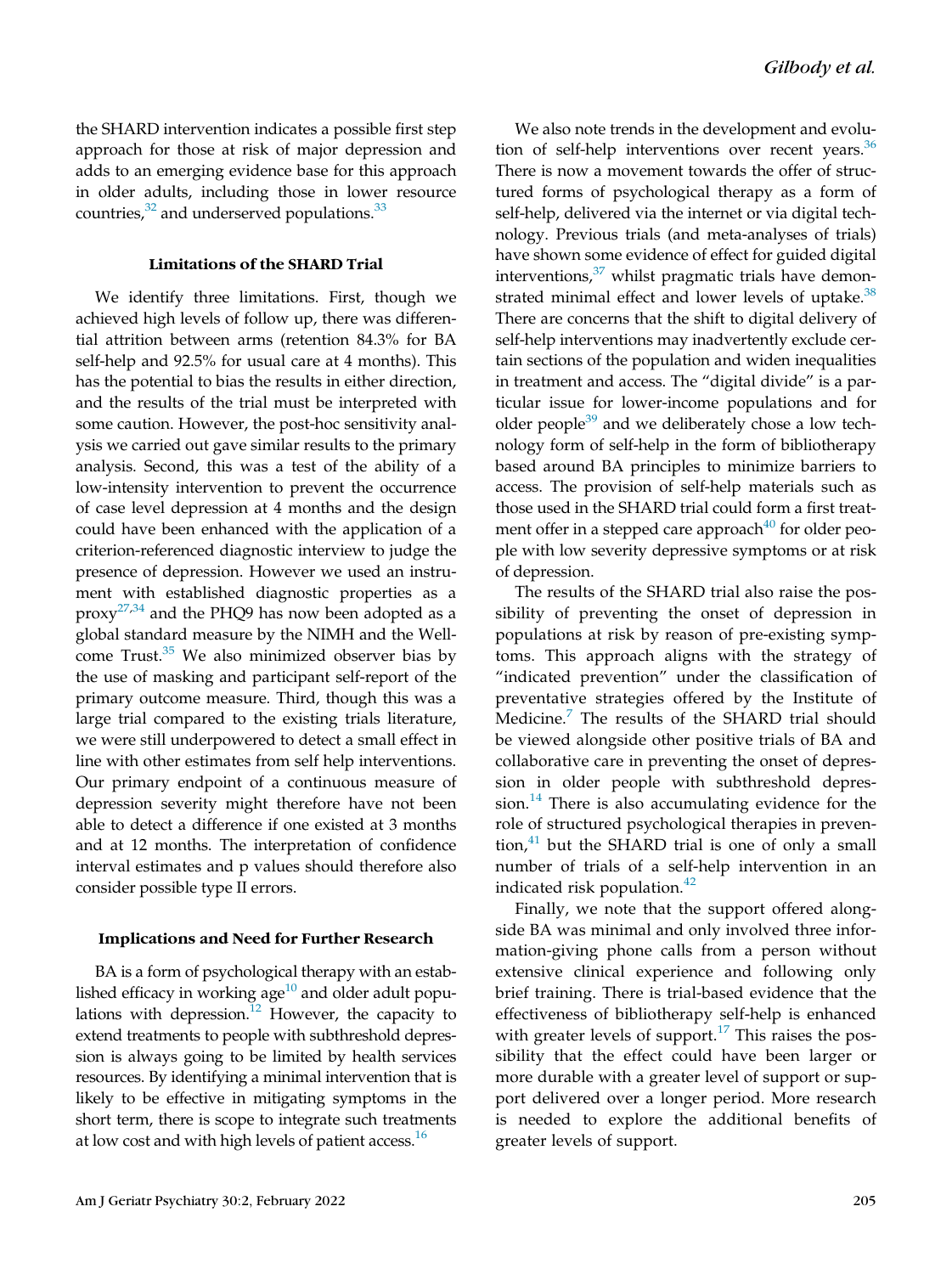## AUTHOR CONTRIBUTIONS

Sally Brabyn was the trial manager.

Alex Mitchell (statistician) designed and conducted the clinical analysis

Simon Gilbody was the Chief Investigator of the SHARD programme of research and chaired the Trial Management Group

The report writing team consisted of Simon Gilbody, Sally Brabyn, Alex Mitchell, David Ekers, Dean McMillan, Della Bailey, Deborah Hems, Carolyn A. Chew Graham, Ada Keding, Kate Bosanquet

## DATA SHARING

Reasonable requests for patient level data should be made to the corresponding author and will be considered by the SHARD publications management group. Consent for data sharing was not obtained but the presented data are anonymised, and risk of identification is low.

The authors thank especially the patients from Primary Care who agreed to be recruited to take part in this trial.

This project was funded by the UK NIHR Health Technology Assessment programme (project number

HTA 10/57/43). Deborah Hems designed the self-help materials which form the basis of the behavioural activation intervention in the SHARD trial. Whilst these materials are free to use in the UK NHS, copyright is held by the University of York. The authors have no conflicts of interest to disclose related to the manuscript. The views and opinions expressed therein are those of the authors and do not necessarily reflect those of the HTA programme, NIHR, NHS or the Department of Health. The funder played no role in the study design, in the collection, analysis or interpretation of the data, in the writing of the paper or in the decision to submit the article for publication. All authors were independent from the funders. All authors had full access to all of the study data and take responsibility for the integrity of the data and the accuracy of the data. The lead author affirms that this manuscript is an honest, accurate, and transparent account of the study being reported; that no important aspects of the study have been omitted; and that any discrepancies from the study as planned (and if relevant registered) have been explained.

The results of the SHARD trial have previously been presented by Professor Gilbody at the 2018 Global Consortium for the Prevention of Depression (GCPD) in Mallorca Spain on October 25, 2018.

https://gcdp2018.uib.eu/Submitted-Abstracts/

#### References

- 1. Patel V, Chisholm D, Parikh R, et al: Addressing the burden of mental, neurological, and substance use disorders: key messages from Disease Control Priorities. Lancet North Am Ed 2016; 387:1672–1685
- 2. Rapp S, Parsi S, Walsh D: Psychological dysfunction and physical health among elderly medical inpatients. J Consult Clin Psychol 1998; 56:851–855
- 3. Chachamovich E, Fleck M, Laidlaw K, et al: Impact of major depression and subsyndromal symptoms on quality of life and attitudes toward aging in an international sample of older adults. Gerontologist 2008; 48:593–602
- 4. Baldwin RC, Anderson D, Black S, et al: Guideline for the management of late-life depression in primary care. Int J Geriatr Psychiatry 2003; 18:829–838
- 5. Judd LL, Akiskal HS, Maser JD: A prospective 12-year study of subsyndromal and syndromal depressive symptoms in unipolar major depressive disorders. Arch Gen Psych 1998; 55:694–700
- 6. Lee Y, Stockings E, Harris M, et al: The risk of developing major depression among individuals with subthreshold depression: a systematic review and meta-analysis of longitudinal cohort studies. Psychol Med 2019; 49:92–102
- 7. Munoz RF, Mrazek PJ, Haggerty RJ: Institute of Medicine report on prevention of mental disorders: summary and commentary. Am Psychol 1996; 51:1116
- 8. Ekers D, Richards D, McMillan D, et al: Behavioural activation delivered by the non-specialist: phase II randomised controlled trial. Br J Psychiatry 2011; 198:66
- 9. Ekers D, Richards D, Gilbody S: A meta-analysis of randomized trials of behavioural treatment of depression. Psychol Med 2008; 38:611–623
- 10. Ekers D, Webster L, Van Straten A, et al: Behavioural activation for depression; an update of meta-analysis of effectiveness and sub group analysis. PLoS One 2014; 9:e100100
- 11. Samad Z, Brealey S, Gilbody S: The effectiveness of behavioural therapy for the treatment of depression in older adults: a metaanalysis. Int J Geriatr Psychiatry 2011; 26:1211–1220
- 12. Orgeta V, Brede J, Livingston G: Behavioural activation for depression in older people: systematic review and meta-analysis. Br J Psychiatry 2017; 211:274–279
- 13. Mitchell N, Hewitt C, Adamson J, et al: A randomised evaluation of CollAborative care and active surveillance for Screen-Positive EldeRs with sub-threshold depression (CASPER): study protocol for a randomized controlled trial. Trials 2011; 12:225
- 14. Gilbody S, Lewis H, Adamson J, et al: Effect of collaborative care vs usual care on depressive symptoms in older adults with subthreshold depression: the CASPER randomized clinical trial. JAMA 2017; 317:728–737